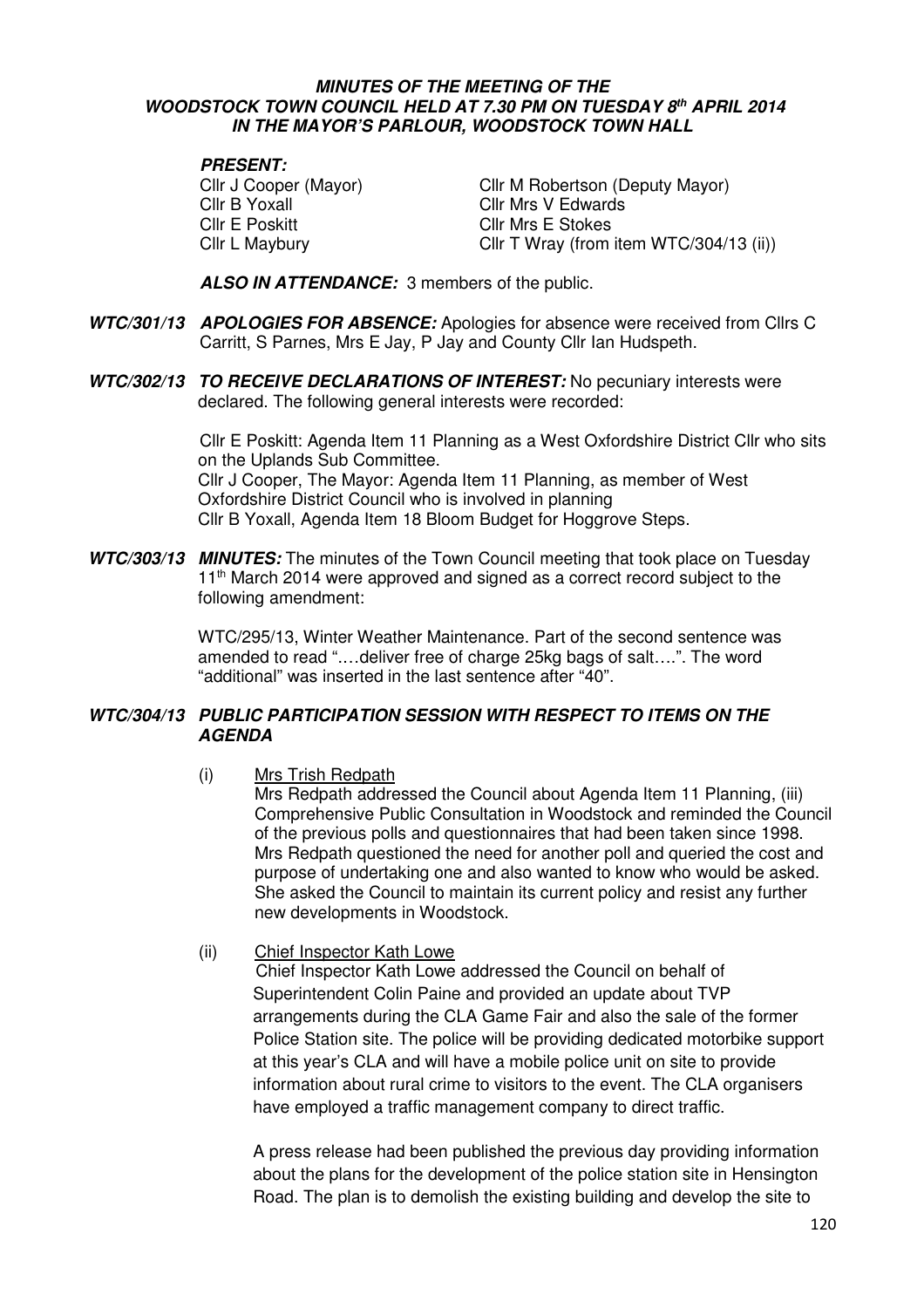include a police office, a modest number of new homes and a new Health Centre. It was noted that this is dependent on support from the National Health Service. Some Cllrs suggested that it would be useful if, in future, the plans were sent directly to WTC as well as to the Town Partnership.

CI Lowe noted that the crime statistics published that day revealed that crime in the Woodstock area was down by 5%. This was the lowest rate of crime for 15 years and was good news.

 The Mayor thanked Chief Inspector Lowe for attending the meeting and updating the Council.

# **WTC/305/13 COUNTY AND DISTRICT COUNCILLOR UPDATES**

(i) Report from County Councillor I Hudspeth

The Council received and noted the April report from County Cllr I Hudspeth. Cllr Hudspeth provided additional information about "Connecting Oxfordshire" which he considered to be an opportunity to start debate about the future of transport in Oxfordshire post 2020. Discussion followed.

Cllr Hudspeth said that the first new railway station to open in England since 1936 will be at Water Eaton in Oxfordshire. This will provide trains running at 15 minute intervals both ways along the tracks. In response to a question about the potential detrimental effect of HS2 on several Oxfordshire businesses Cllr Hudspeth said that OCC will oppose HS2 unless there are benefits to Oxfordshire residents. He noted that the biggest improvement should be to the transport of freight. Ultimately the decision about HS2 will be a Government decision.

(ii) Report from District Councillors J Cooper and E Poskitt The Council noted the April report from District Cllrs J Cooper & E Poskitt.

## **WTC/306/13 QUESTIONS:** None.

**WTC/307/13 COMMUNICATIONS:** The Mayor reported that it was proposed to install a plaque on the Community Centre in memory of Cllr Mrs Pauline Richardson. The plaque will be carved from stone and designed by the mason who designed the historic plaques around Woodstock. It will cost £1,500 - donations are being sought but the Mayor asked the Council to approve a contribution of £750 towards the project - £375 from Bloom and £375 from the Civic budget and the council agreed to do so. The rest of the funding has been underwritten by a resident.

> The Mayor thanked the staff, the Deputy Mayor, the Chair of the Environment Committee, the Council Member for Property and all other Cllrs for their support during his term of office.

- **WTC/308/13 MOTIONS PRESENTED TO COUNCIL:** All of the motions submitted to Council related to agenda items and were therefore taken when the relevant agenda item was discussed.
- **WTC/309/13 COMMITTEE MEMBERSHIP:** Cllr L Maybury agreed to join the Environment Committee.
- **WTC/310/13 STANDING ORDERS:** A paper from Cllr C Carritt about an interim review of the Council's Standing Orders and Financial Regulations was noted. Cllrs were asked to send any comments to the Town Clerk who will them forward these to Cllr C Carritt and the Mayor.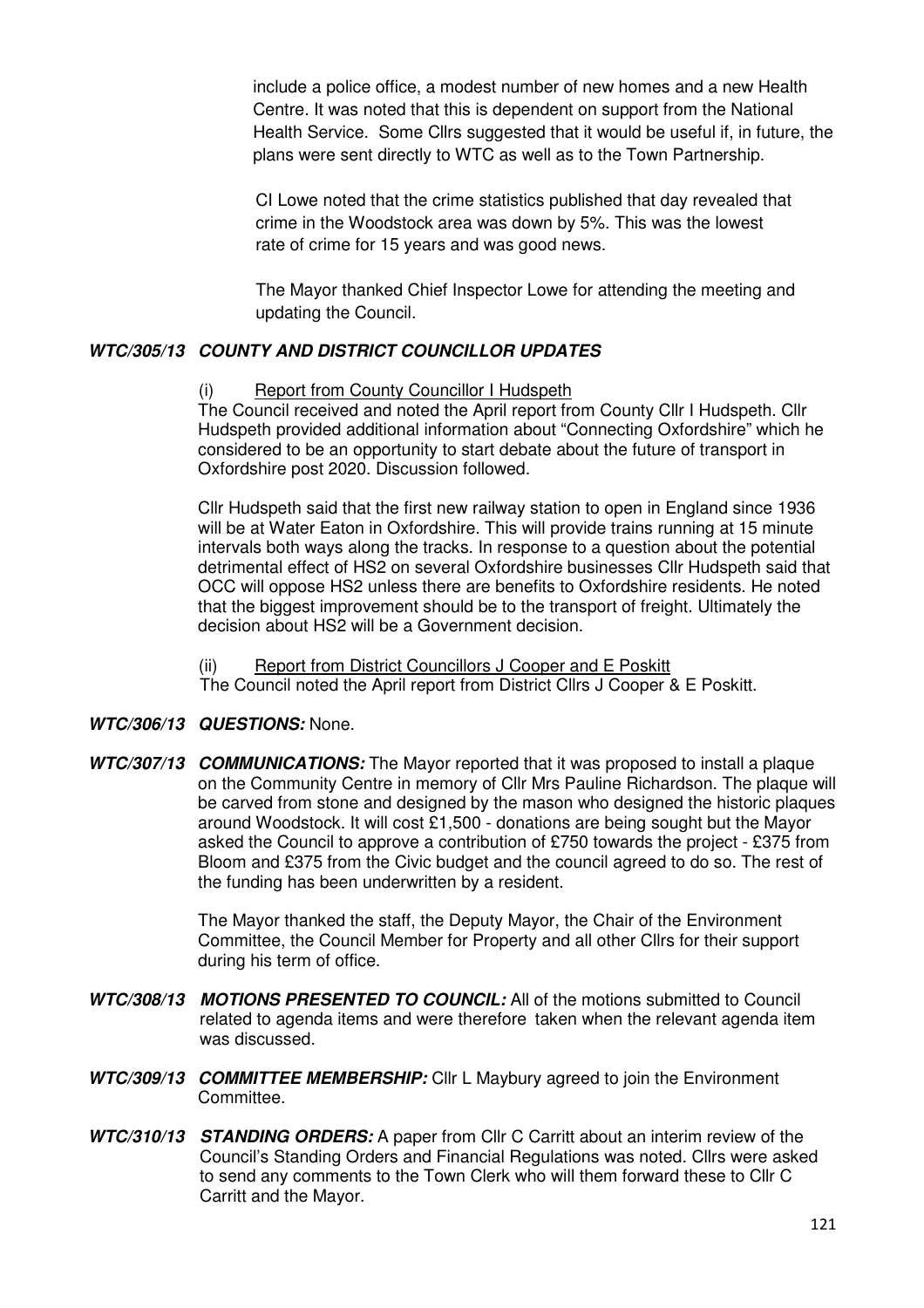**WTC/311/13 PLANNING:** The Mayor and Cllr E Poskitt declared general interests as District Cllrs involved in Planning.

(i) Planning Applications

The Council received and considered the following planning applications:

a) Ref: 14/0336/P/LB The Crown Inn, 31 High Street, Woodstock: Internal alterations (retrospective)

**RESOLVED** that Woodstock Town Council wishes to make no comment about this planning application.

b) Ref: 14/0338/P/FP 10 Princes Ride, Woodstock: Erection of 2 storey side extension.

**RESOLVED** that Woodstock Town Council wishes to make no comment about this planning application.

c) Ref: 14/0371/P/FP Sansoms Cottage, Wootton: Erection of single and two storey extensions.

**RESOLVED** that Woodstock Town Council wishes to make no comment about this planning application.

d) Ref: 14/0391/P/FP 26 Park Street, Woodstock: Alterations to include pitched roof to garage and erection of single storey rear extension.

**RESOLVED** that Woodstock Town Council wishes to make no comment about this planning application.

e) Ref: 14/0400/P/FP 80 Manor Road, Woodstock: Erection of detached house and garage.

**RESOLVED** that Woodstock Town Council wishes to make no comment about this planning application.

**ACTION:** The Administrative Assistant will send the planning responses to WODC.

### (ii) Planning Information Communications

The Council received and considered an email from a resident which suggested that WTC should not put planning advice received from Kemp and Kemp on its web site. The Mayor did not agree with this suggestion because the information would be presented in a report from the Uplands Planning Sub-Committee and was therefore in the public domain.

**ACTION:** The Mayor will respond to the resident.

(iii) Comprehensive Public Consultation in Woodstock

Cllr B Yoxall proposed the following motion:

That cognisant of the following

a) that natural developmental pressures are posing a threat to WTC's position of opposition to any future housing development in the town

b) that WTC's position is likely to be challenged by WODC in the light of the SHMA findings

c) that it is desirable to have a more comprehensive assessment and analysis of public opinion than has been carried out hitherto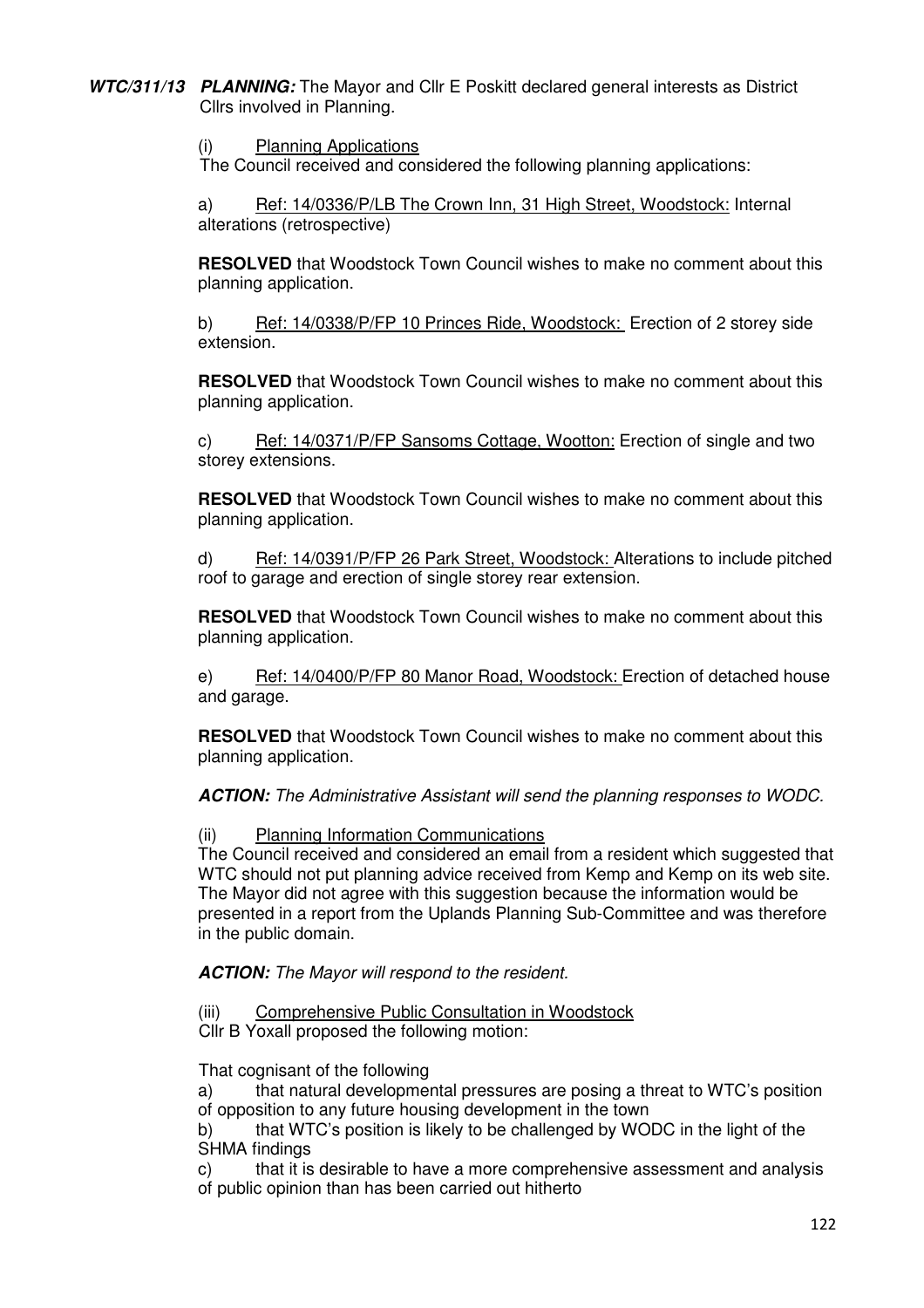d) that such consultation is likely to carry more weight given independent input

WTC proposes to engage the services of Kemp &Kemp to undertake comprehensive consultation of public opinion in Woodstock on the subject of housing development in the light of the recent SHMA carried out for WODC, such consultation to be carried out as soon as possible. Cllr Mrs E Stokes seconded this motion and discussion followed. This motion fell on a vote (2 votes for and 6 votes against).

**WTC/312/13 VARIATION OF PREMISES LICENCE:** The Council received and considered an application to vary the licence for Hampers, Woodstock.

**RESOLVED** that WTC has no comment to make about this planning application.

 **ACTION:** The Town Clerk will notify WODC of the Council's decision.

### **WTC/313/13 REPORT OF THE RESPONSIBLE FINANCIAL OFFICER – APRIL 2014** The report of the Responsible Financial Officer was received and noted.

List of payments for March 2014

**RESOLVED** That the list of payments totalling £29,967.84 made in the month of March 2014 were received and approved.

Bank Reconciliation Statements for March 2014

The Council received and considered the bank reconciliation statements for March 2014.

(iii) Summary and Detailed Income & Expenditure Statements for March 2014 The Council received and considered the summary and detailed income & expenditure statements for March 2014.

(iv) Town Clerk Time Off In Lieu (TOIL):

The Council deferred this item until later in the meeting when it was discussed in confidential session.

(v) Disposition of Council Funds at  $31<sup>st</sup>$  March 2014

 A report from the Finance Assistant about the disposition of Council funds was received and noted.

**WTC/314/13 WOODSTOCK TOWN CENTRE PARKING REVIEW:** The Council received a summary report prepared by Cllr C Carritt about the recent Town Centre Parking Review that highlighted the main conclusions. Cllr B Yoxall proposed that:

> 1. WTC support a change to an enhanced level of enforcement of town centre parking regulations by WODC to reduce the amount of overstaying and provide a quicker turn-around of available parking spaces.

2. That WTC request Oxfordshire County Council to introduce new Traffic Regulation Orders in the town centre as a follows:-

- a. A general two hour parking limit with no return for one hour
- b. Three hour parking on both sides of Park Street from opposite the church to Chaucers Lane.
- c. Some one hour parking near to the Coop and outside the Post Office.
- d. Double Yellow Lines (DYLs) on the north side of the junction of Union Street with Brook Hill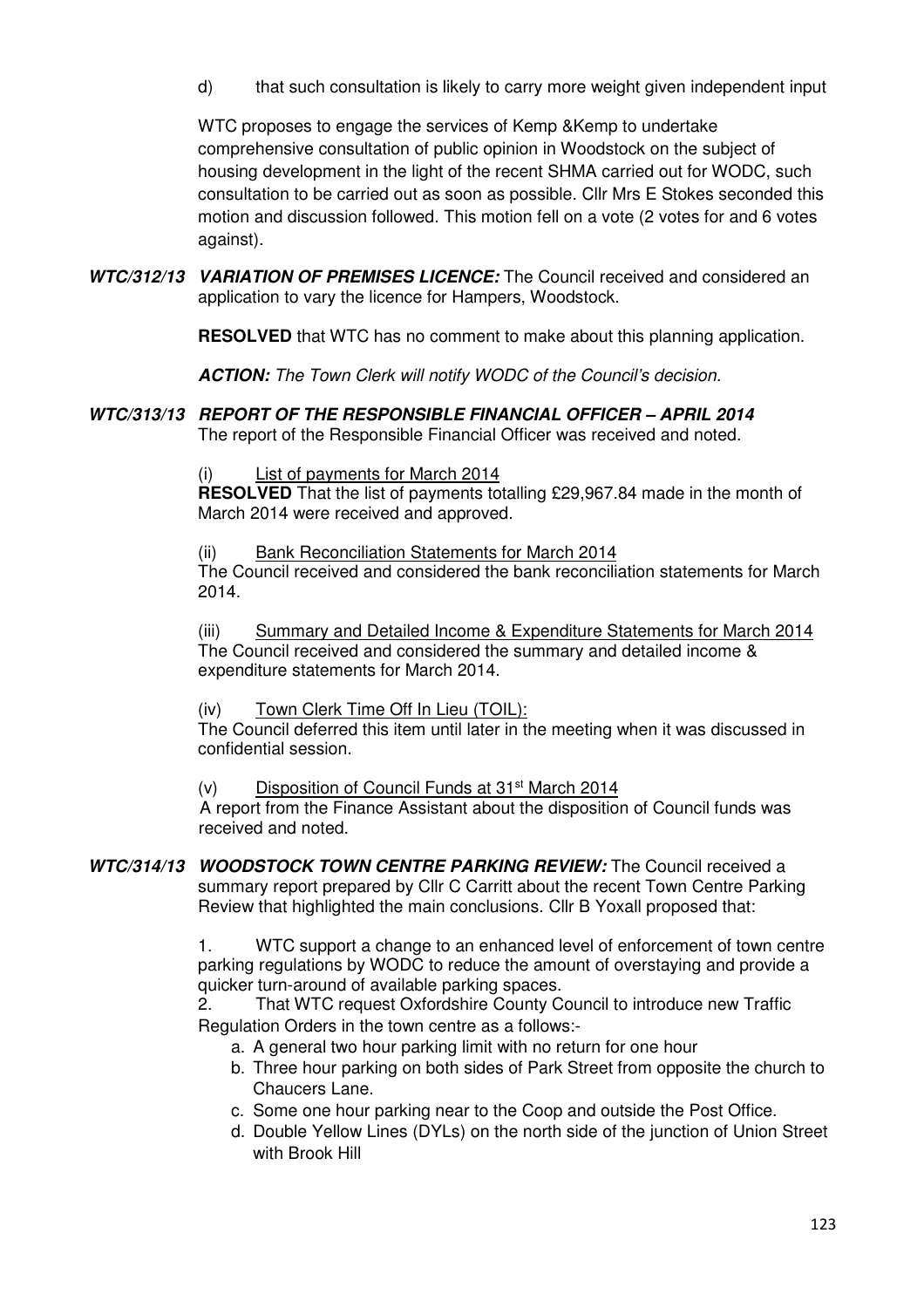- e. The removal of DYLs for a short distance in the one-way section of Rectory Lane near to the entrance to Woodstock House (it is intended that d and e should effectively compensate)
- f. An additional disabled space near the Coop and one near the Methodist Church

3. That parking in the Hensington Road car park be kept under review to determine the effects of town centre displacement of long term parking

4. That no further action be taken in the foreseeable future with regard to DYLs in Hensington Road

5. That further discussions with the principal authorities are undertaken to see what might be possible for town centre residents without off-street parking.

Futhermore:-

1. WTC delegates those town council members of the Traffic Advisory Committee to undertake detailed discussions with WODC and OCC and when details of final proposals are known a report be brought back to Council for consideration

2. No expenditure is to be incurred by WTC without prior Council approval.

 This motion was seconded by Cllr Mrs E Stokes and discussion followed. Cllr E Poskitt asked for an amendment to item 2 (f) so that the following was added to the end "(this replaces the taxi rank)". This amendment was accepted by Cllrs Yoxall and Mrs E Stokes and the motion was then put.

## **RESOLVED** (unanimous) that

1. WTC support a change to an enhanced level of enforcement of town centre parking regulations by WODC to reduce the amount of overstaying and provide a quicker turn-around of available parking spaces.

2. That WTC request Oxfordshire County Council to introduce new Traffic Regulation Orders in the town centre as a follows:-

- a. A general two hour parking limit with no return for one hour
- b. Three hour parking on both sides of Park Street from opposite the church to Chaucers Lane.
- c. Some one hour parking near to the Coop and outside the Post Office.
- d. Double Yellow Lines (DYLs) on the north side of the junction of Union Street with Brook Hill
- e. The removal of DYLs for a short distance in the one-way section of Rectory Lane near to the entrance to Woodstock House (it is intended that d and e should effectively compensate)
- f. An additional disabled space near the Coop and one near the Methodist Church (this replaces the taxi rank).

3. That parking in the Hensington Road car park be kept under review to determine the effects of town centre displacement of long term parking

4. That no further action be taken in the foreseeable future with regard to DYLs in Hensington Road

5. That further discussions with the principal authorities are undertaken to see what might be possible for town centre residents without off-street parking.

## Futhermore:-

1. WTC delegates those town council members of the Traffic Advisory Committee to undertake detailed discussions with WODC and OCC and when details of final proposals are known a report be brought back to Council for consideration

2. No expenditure is to be incurred by WTC without prior Council approval.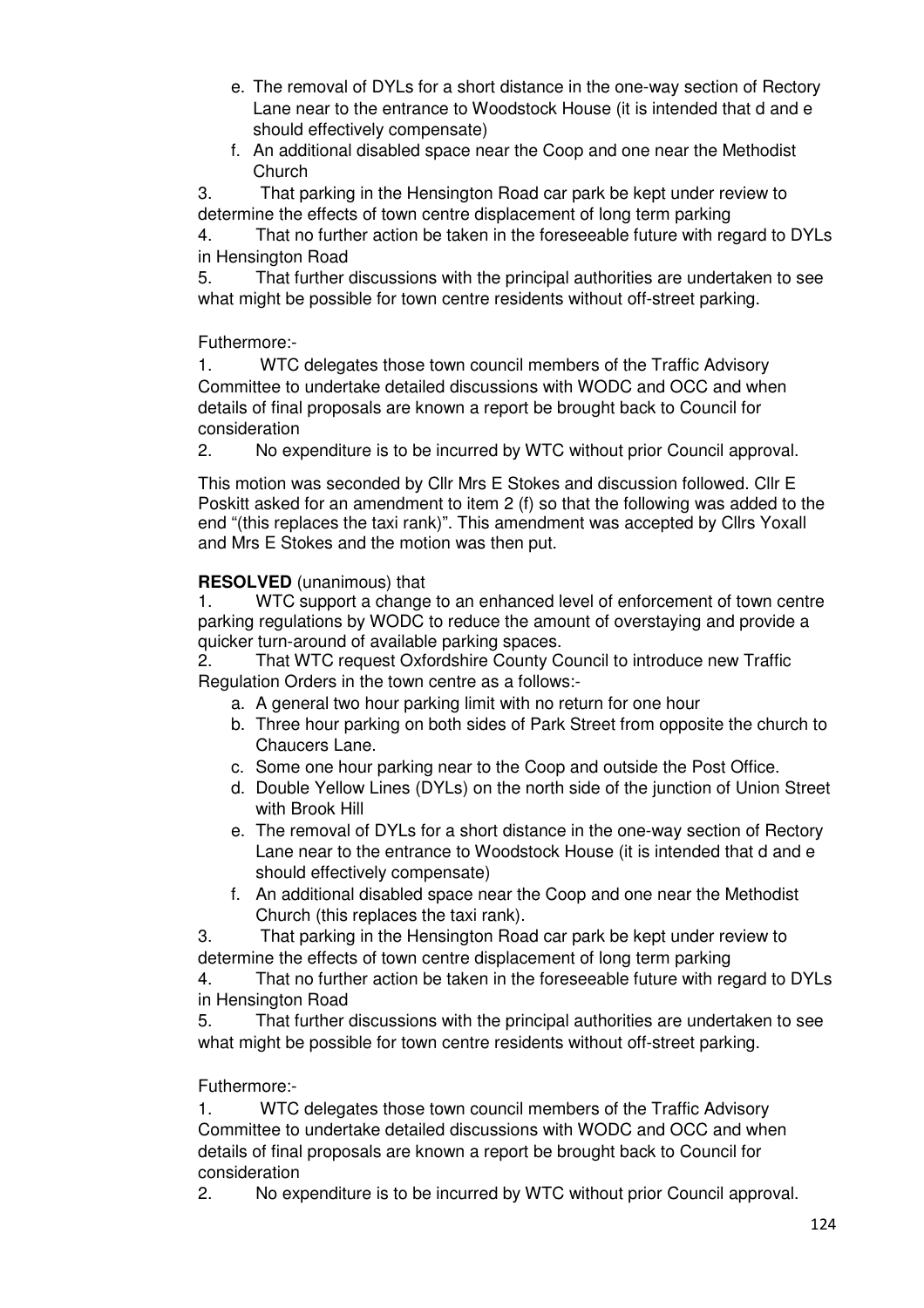- **WTC/315/13 WAKE UP TO WOODSTOCK MEMBERSHIP RENEWAL:** The Council agreed to defer this item until the May TC meeting.
- **WTC/316/13 SALE OF "CAPABILITY BROWN" PICTURE:** The Mayor will ask Cllrs P and Mrs E Jay to help the Town Clerk progress the sale of the "Capability Brown" picture.
- **WTC/317/13 DRAFT RIGHTS OF WAY MANAGEMENT PLAN OCC CONSULTATION:**  The Council received and considered a paper from Cllr C Carritt which included suggested comments that WTC should make as part of the consultation.

**RESOLVED** (unanimous) that Cllr Carritt's suggested comments are approved and should be relayed to OCC.

**ACTION** Cllr E Poskitt and the Town Clerk will respond to the consultation.

- **WTC/318/13 BLOOM BUDGET FOR HOGGROVE STEPS:** Cllr B Yoxall declared a general interest. Cllr Mrs E Stokes put a motion to the Council and explained the background to this motion. The Mayor referred to Standing Order 6 and asked that the Environment Committee consider the motion and brings a proposition back to the next Town Council meeting.
- **WTC/319/13 TRANSPORT & TOURISM UPDATE:** Cllr B Yoxall presented an oral update upon transport and tourism. He noted that the hourly bus service between Woodstock and Witney will be retained and extended to Burford under commercial funding. The Woodstock/Kidlington bus service will also be retained in some form.
- **WTC/320/13 FOOTPATHS & OPEN SPACES WORKING GROUP:** The minutes of the WTC Footpaths and Open Spaces Working Group meetings of Tuesday 11th March and Tuesday 1st April 2014 were received and considered.

 It was noted that despite assurances that action would be taken to remove the obstruction to the public footpath at the Recreation Road end of the footpath on the west side long Willoughby Way nothing had happened.

**RESOLVED** that WTC will write to OCC asking that a letter be sent to Blenheim requesting action to remedy this situation.

**ACTION:** the Town Clerk will write to OCC.

### **WTC/321/13 SUPPORT TO WTC FROM ELLIS WHITTAM**

(i) The Council received and considered a report prepared by the Town Clerk. The Deputy Mayor reported that she had been working with the Town Clerk on this contract and considered that it had been good value for money so far. The Mayor proposed Cllr E Poskitt seconded and the Council

### **RESOLVED** that

1. WTC purchases a package of 5 e-learning licences at a cost of £175 plus VAT from EW for the current caretakers, Town Clerk and up to two additional staff (for example the new Administrative Assistant) to undertake web based H&S training to ensure that their knowledge is up to date, subject to Ellis Whittam confirming whether the training counts towards a recognised qualification and the Town Clerk undertaking one of the modules first to confirm its potential effectiveness.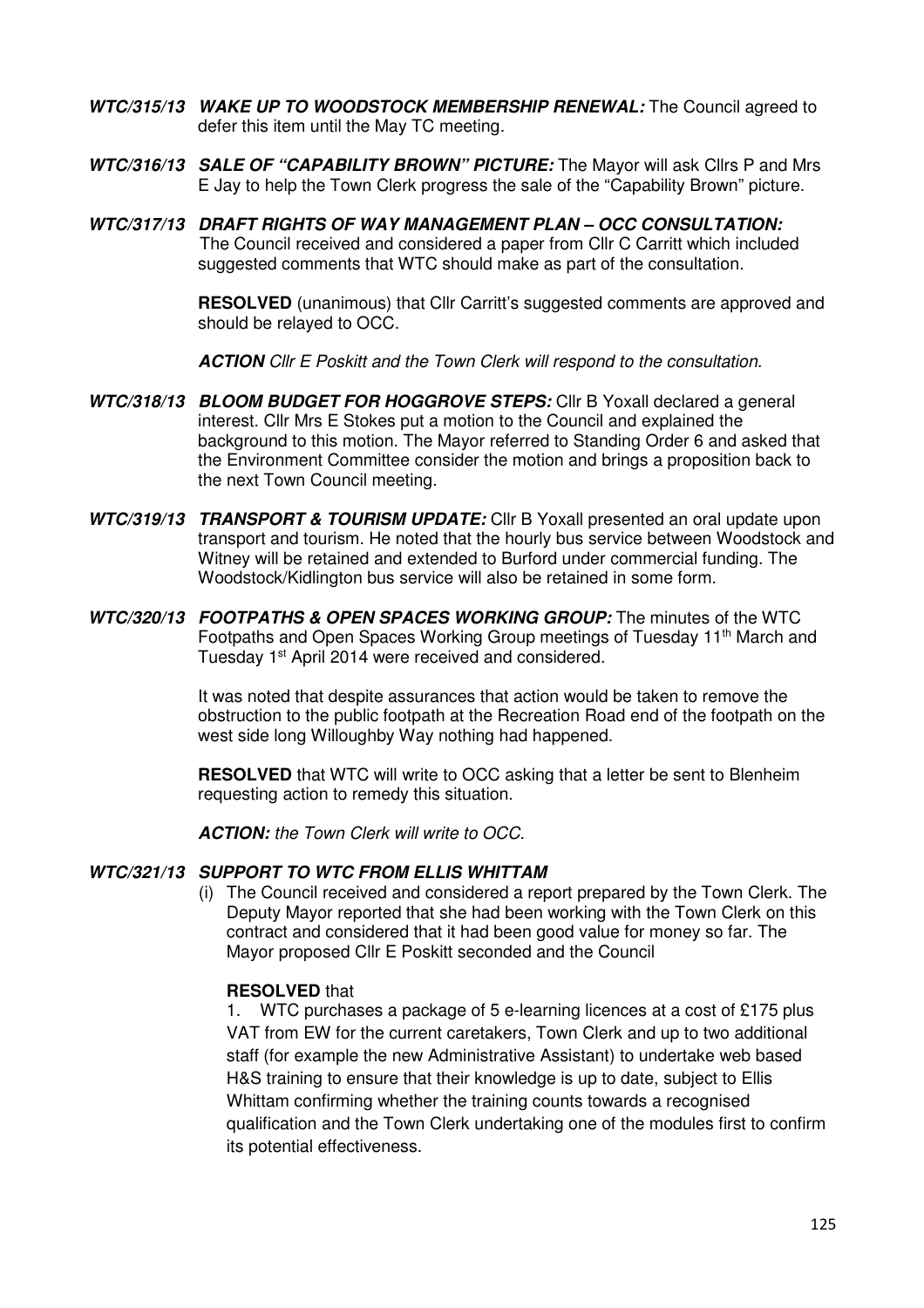**ACTION:** The Town Clerk will trial one of the e-learning modules and confirm whether the training counts towards a nationally recognised qualification.

2. The Town Clerk is sent on a basic Health and Safety course as she is the member of staff who is most often in the Town Hall – the primary caretaker already holds this certificate because of her duties at the Youth Club.

**ACTION:** The Town Clerk will identify and attend a suitable basic Health and Safety training course.

3. A review of H&S and the WTC risk assessments becomes an annual agenda item for the autumn meeting of each of the two Council committees. WTC already reviews the risk assessments annually and the two items are linked.

**ACTION:** The Town Clerk will include this item on the agendas for each of the autumn meetings of the two committees.

Cllr B Yoxall asked that this matter be discussed further in confidential session and this was agreed.

- (ii) The Environmental, Health and Safety Policy Statement prepared for WTC by its professional Employment and HR advisors, Ellis Whittam, was noted.
- **WTC/322/13 MAYOR'S COMMITTEE:** The Council received and considered the minutes from the Mayor's Committee meeting that was held on 25<sup>th</sup> March 2014.

**RESOLVED** that WTC delegates to a panel consisting of the Mayor, Deputy Mayor, Cllr T Wray and the Town Clerk the authority to interview and appoint the new Administrative Assistant.

**WTC/323/13 EXCLUSION OF THE PUBLIC AND PRESS:** The Mayor proposed, Cllr E Poskitt seconded and the Council

> **RESOLVED** (unanimous) that because the nature of the business to be transacted was sensitive the public and press be temporarily excluded from the meeting (Public Bodies (Admission to Meetings) Act 1960 s.1).

**WTC/324/13 PROPERTY REPORT:** The Council received and considered a report from Cllr Mrs V Edwards, the Council Member for Property (CMfP).

It was noted that:

a) Town Hall.

(i) Stairlift

Three quotes had been obtained for a three year contract for a six monthly maintenance of the stair lift. This is required for insurance reasons and so the Town Clerk had awarded the contract to Recare as this was the contractor that offered the best value for money.

(ii) Debt from a venue hirer

Despite several reminders a previous hirer of the Town Hall has yet to pay funds that are owed to the Council.

**RESOLVED** that this debt will be pursued and the costs of the debt recovery added to the original debt.